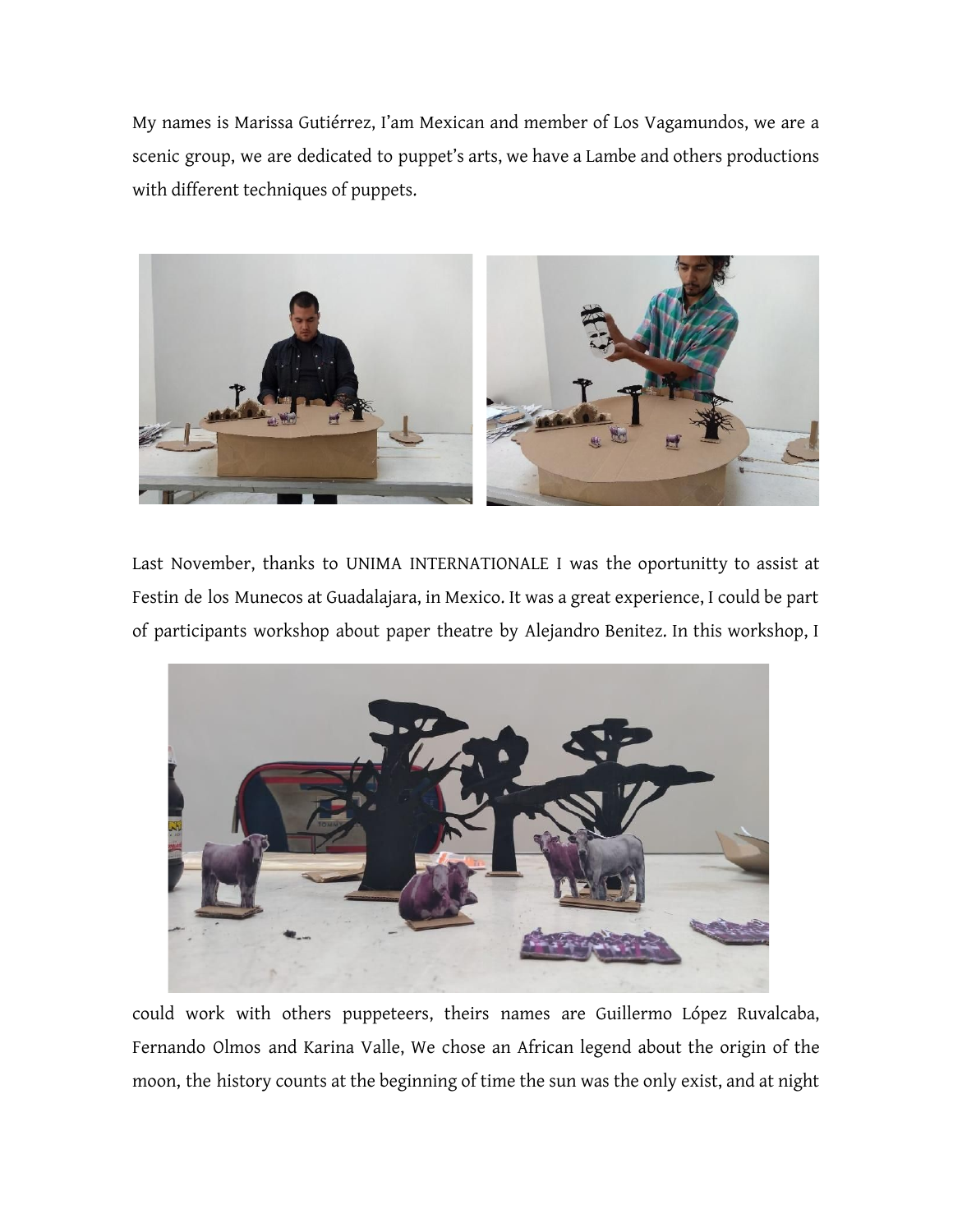when the sun has gone, just all that remained was darkness and the people of next village were going to Bamako and robbed their cattle and food. The villagers could not to fight back, because they couldn't see anything, in Bamako was a girl who was worried about her village, she wanted to help them, one night, while the girls was asleep, the god N'Togini appeared to her in dreams and told her how she'll can help her village, she gone to the river and went into it, before she touch water, the son's of god N'Togini, Djambe, appeared and took her to the heights of the heavens and told her: now, you'll be the light of your village, your smile will illuminated during nights and so, the habitants of Bamako will can defend oneself. That's the origin of moon according the Africans. With my team build with carton and another materials of paper the production to history. We decided to do a small revolving stage, here you can see some photos of process. Like us, were other people who build your own paper theatre with their history. Last day, each group present their history to the others. For me was a great experience to know the work the others colleagues and be able to create new universes, also he people who had never experienced puppet theatre, and of course Alejandro's work, always he was sharing with us our experience, videos about the technique of paper theatre and tips for our work.

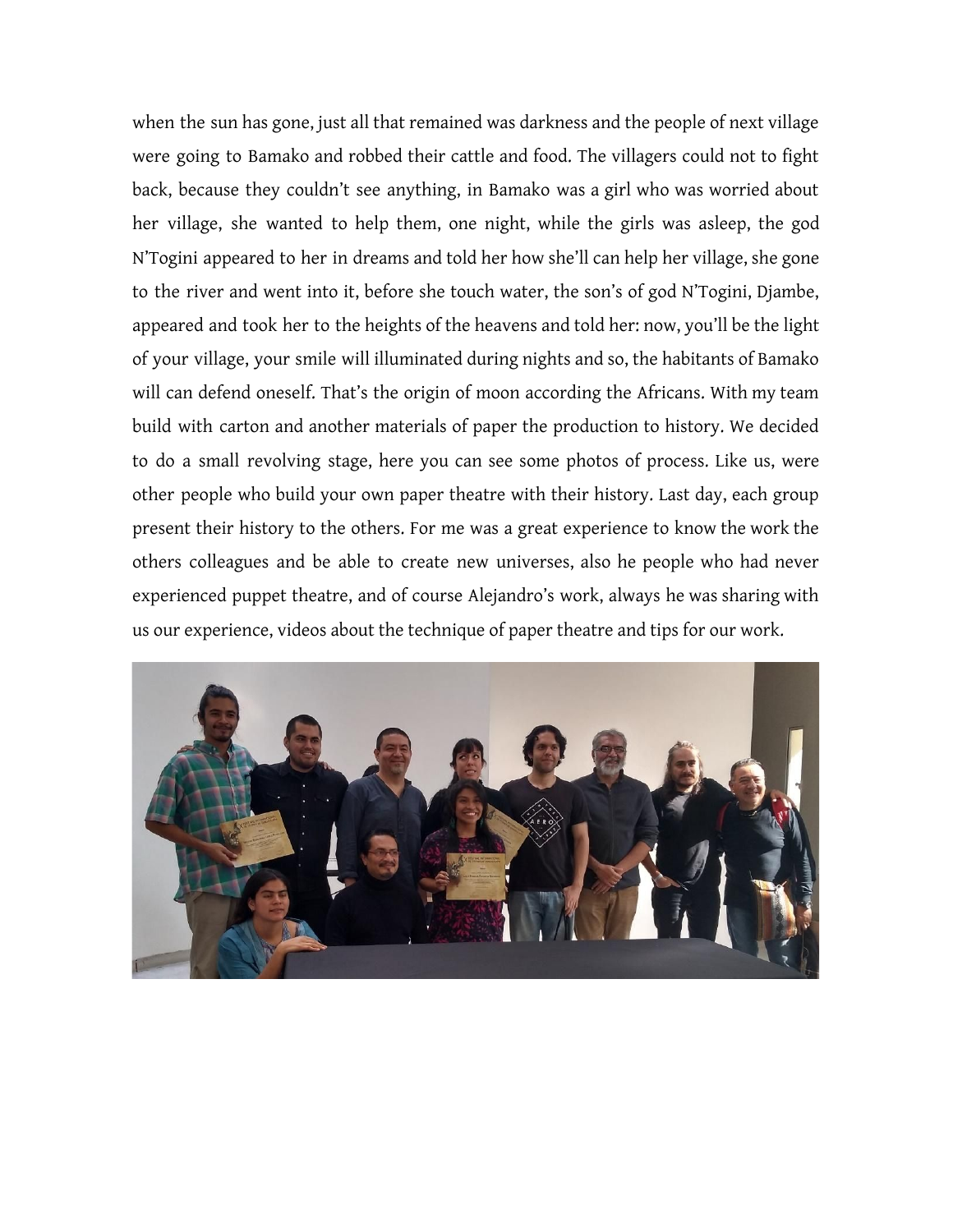This wasn't the only thing at the Festin de los munecos, there was at the same time, the workshop with Humberto Gacilia about the exploration of mechanisms applied to puppet art and his exposition named "Puppets seen from their inner mechanics" at Ex Convento del Carmen, it was interesting, because the almost puppets has made with differents cotidians objects. During the week, I could see the plays: Alma Nómada of Magali Chouinard; Odin of company L'illusion theater de Marionettes from Quebec; Federico, Granada y Primavera of Mexican company Teatro Tinglado, La peor señora del mundo, that was a Alejandro's Benítez work and Ogo, of Le theatre des petites ames, from Quebec too.



The Festin de los Munecos, was a valuable experience to me, it gave me the opportunity to know other ways of bringing ideas to the stage, I could talk with some and asked them about the constructions of their puppets or why they were decided talk about the sea, about the loneliness, friendship, etc. Really, I'am so grateful with UNIMA, because, I really think sharing and meeting with others is the most beautiful way to improve our work and person. I left with a lot of questions and interest in sharing what has been learned, after The Festin, I think the paper theatre like option very interesting and great to Lambes.